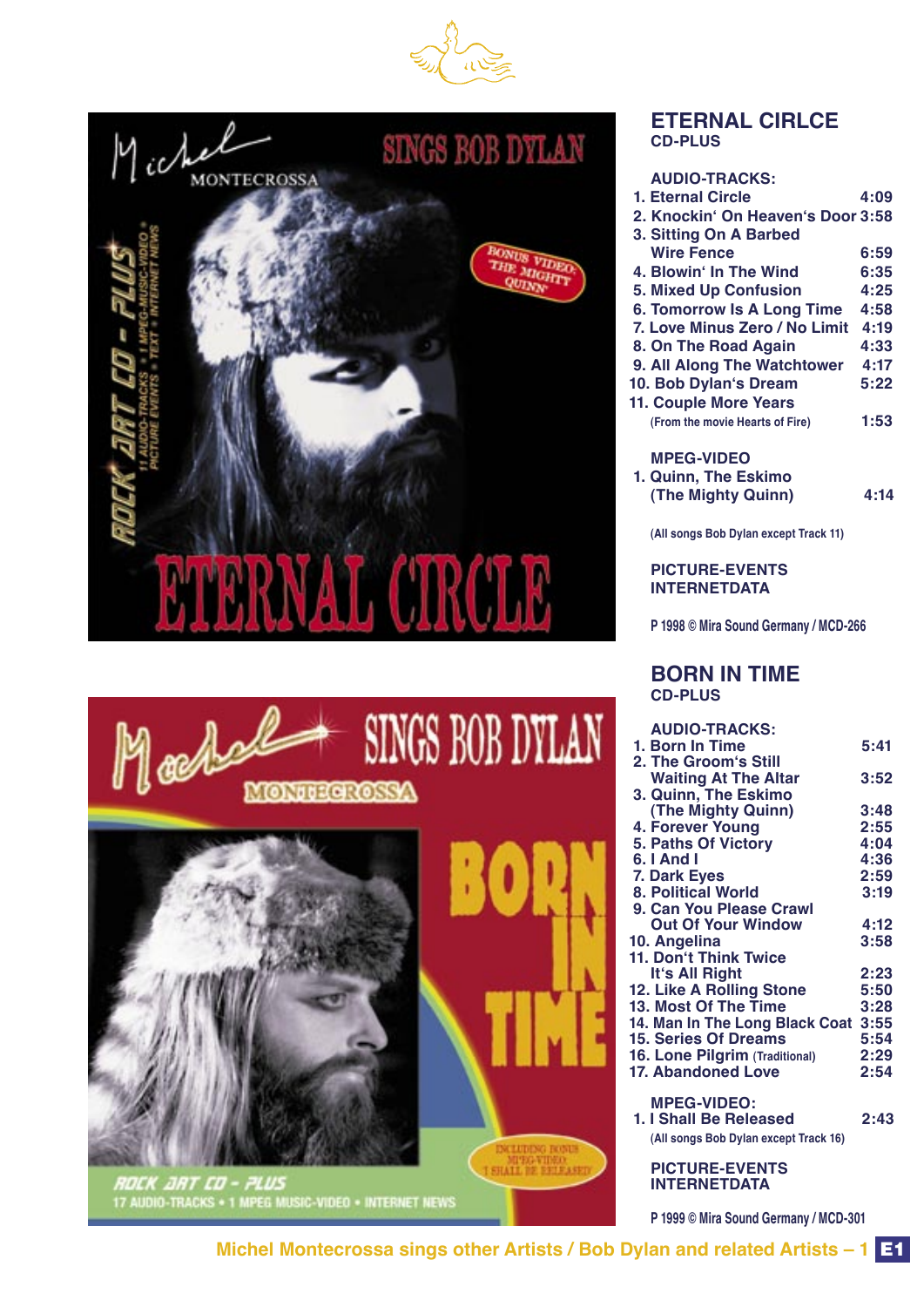



## Michel **MONTECROSSA**

## **SINGS**

AND SONGS OF MICHEL MONTECROSSA, JIMMIE RODGERS ROBERTSON AND FROM NATURAL BORN KILLER



# 4th Time Around

#### **JET PILOT CD-PLUS**

#### **AUDIO-TRACKS:**

| 1. Jet Pilot (Bob Dylan)           | 6:23 |
|------------------------------------|------|
| 2. Subterranean Homesick Blues     |      |
| (Bob Dylan)                        | 3:16 |
| 3. Tell Me Momma (Bob Dylan)       | 4:50 |
| 4. Outlaw Blues (Bob Dylan)        | 2:57 |
| 5. Born For Rock 'n' Roll          | 7:47 |
| 6. I Shall Be Released (Bob Dylan) | 2:05 |
| 7. Handsome Molly (Traditional)    | 4:07 |
| 8. When The Ship Comes In          |      |
| (Bob Dylan)                        | 3:19 |
| 9. Mississippi (Bob Dylan)         | 5:24 |
| 10. Along In The Sun And           |      |
| The Rain (Woody Guthrie)           | 4:30 |
| 11. Song To Woody (Bob Dylan)      | 2:51 |
| 12. Farewell (Bob Dylan)           | 2:56 |
| 13. Things Have Changed            |      |
| (Bob Dylan)                        | 5:19 |
| 14. Any Old Time (Jimmie Rodgers)  | 2:43 |
|                                    |      |
| <b>MPEG-VIDEO:</b>                 |      |

## **PICTURE-EVENTS**

 **INTERNETDATA**

 **P 2000 © Mira Sound Germany / MCD-322**

 **1. Love In The Ghetto 9:15**

#### **4th TIME AROUND CD-PLUS**

#### **AUDIO-TRACKS: 1. 4th Time Around (Bob Dylan) 4:36**

| $1.4$ ul Tillic Alvullu (DOD Dyian)     | 4.JU |
|-----------------------------------------|------|
| 2. Most Likely You Go Your Way          |      |
| And I'll Go Mine (Bob Dylan)            | 5:19 |
| 3. To Be Alone With You (Bob Dylan)     | 3:17 |
| 4. Emotionally Yours (Bob Dylan)        | 5:39 |
| 5. Futuregirl                           | 3:54 |
| 6. California (Bob Dylan)               | 3:10 |
| 7. My Blue Eyed Jane (Jimmie Rodgers)   | 2:56 |
| 8. I'll Remember You (Bob Dylan)        | 4:44 |
| 9. Night After Night (Bob Dylan)        | 3:55 |
| 10. Trust Yourself (Bob Dylan)          | 2:54 |
| 11. Unbound (Robbie Robertson)          | 4:34 |
| 12. Walkin' Down The Line (Bob Dylan)   | 3:33 |
| 13. Like Four Hundred                   |      |
| <b>Million Dollars</b>                  | 2:02 |
| 14. Not Dark Yet (Bob Dylan)            | 6:18 |
| 15. Sunsmile                            | 4:46 |
| 16. You Belong To Me                    |      |
| (From the movie 'Natural Born Killers') | 3:10 |
|                                         |      |
| - - - -                                 |      |

 **MPEG-VIDEO:**

 **1. Things Have Changed (Bob Dylan) 6:01** 

 **P 2001 © Mira Sound Germany / MCD-335**

**Michel Montecrossa sings other Artists / Bob Dylan and related Artists – 2** E1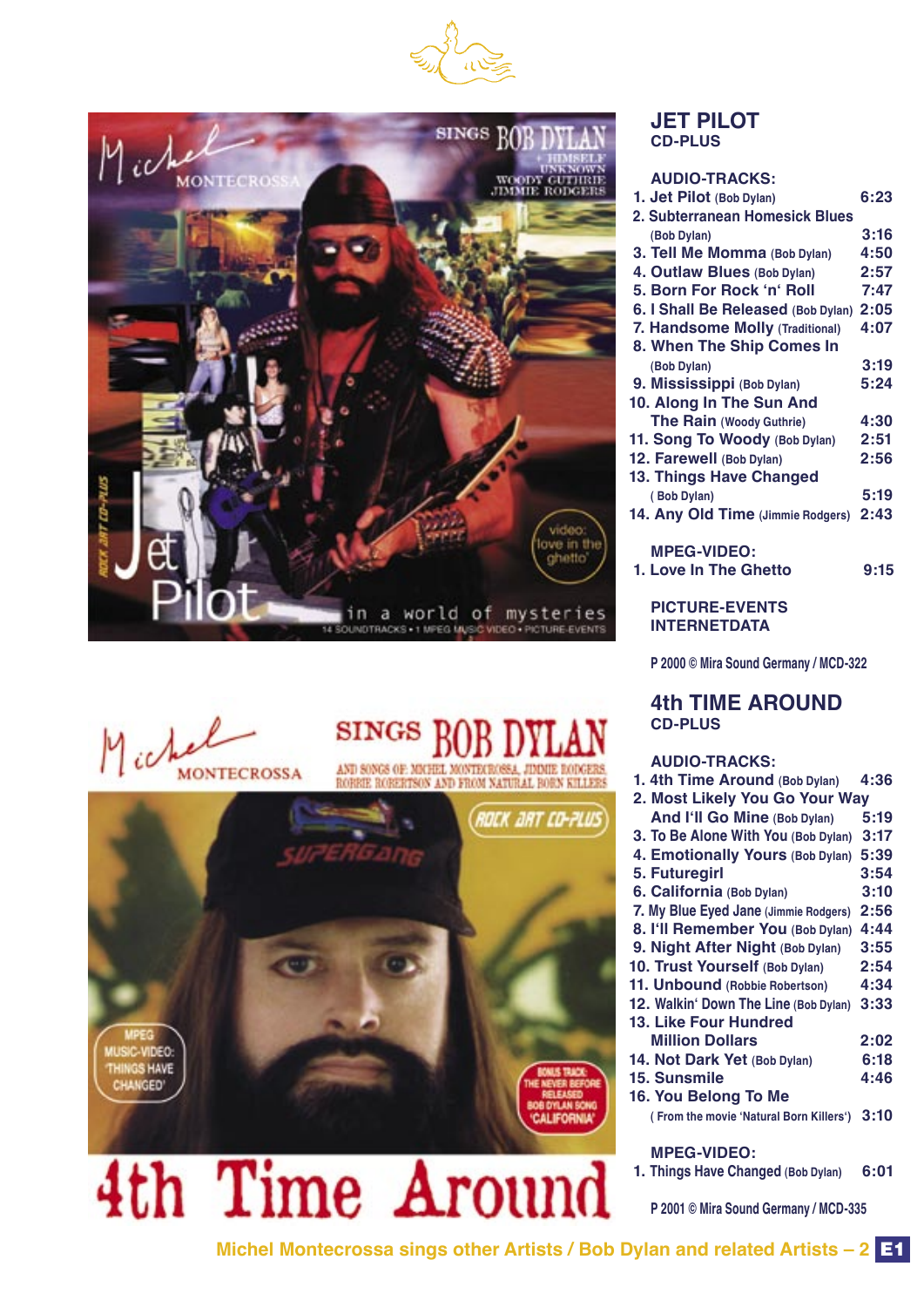



#### **MICHEL MONTECROSSAʻS BOB DYLAN FEST 2001 RING THEM BELLS CONCERT PART ONE AUDIO-CD**

| <b>AUDIO-TRACKS DISC ONE:</b>          |      |
|----------------------------------------|------|
| 1. Ring Them Bells (Bob Dylan)         | 3:27 |
| 2. Lay Down Your Weary Tune            |      |
| (Bob Dylan)                            | 3:34 |
| 3. Mr. Tambourine Man (Bob Dylan) 4:36 |      |
| 4. A Hard Rain's A-Gonna Fall          |      |
| (Bob Dylan)                            | 6:53 |
| 5. Highlands (Bob Dylan)               | 5:50 |
| 6. You're A Friend In The Night4:57    |      |
| 7. Denise (Bob Dylan)                  | 2:55 |
| 8. Cyberdisco                          | 4:30 |
| 9. Bob Dylan's 115th Dream             |      |
| (Bob Dylan)                            | 3:49 |
| 10. Yes, I Know You Want It            | 3:51 |
| 11. Bob Dylan's New Orleans            |      |
| Rag (Bob Dylan)                        | 3:52 |
| 12. Cyberhoney Skateboard Ride3:28     |      |
| 13. Tight Connection To My Heart       |      |
| (Bob Dylan)                            | 4:45 |
| 14. Treat Me Right (Fiona)             | 3:24 |
|                                        |      |
| 15. When The Night Comes Falling       |      |
| From The Sky (Bob Dylan)               | 6:34 |
| 16. Hero Blues (Bob Dylan)             | 2:39 |

 **P 2001 © Mira Sound Germany / MCD-367**

#### **MICHEL MONTECROSSAʻS BOB DYLAN FEST 2001 RING THEM BELLS CONCERT PART TWO CD-PLUS**

| <b>AUDIO-TRACKS DISC TWO:</b>             |      |
|-------------------------------------------|------|
| 1. Cyberspace                             | 6:05 |
| 2. One Of Us Must Know (Bob Dylan) 3:57   |      |
| <b>3. New Consciousness</b>               | 2:16 |
| 4. Obviously 5 Believers (Bob Dylan) 3:08 |      |
| 5. Wanted Man (Bob Dylan)                 | 4:07 |
| 6. Such A Good Feeling                    | 3:54 |
| 7. Never Gonna Be                         |      |
| The Same Again (Bob Dylan)                | 2:29 |
| 8. It Ain't Me Babe (Bob Dylan)           | 5:07 |
| 9. Isis (Bob Dylan)                       | 4:43 |
| 10. Silvio (Bob Dylan)                    | 2:37 |
| 11. Young Soul (Mirakali)                 | 3:07 |
| 12. I Threw It All Away (Bob Dylan)       | 4:29 |
| 13. Sex Is Smooth                         | 7:38 |
| 14. Blowin' In The Wind (Bob Dylan) 3:39  |      |
| 15. Dream                                 | 5:55 |
| <b>MPEG-MUSIC-VIDEO:</b>                  |      |

 **1. Cyberdisco 5:06**

 **P 2001 © Mira Sound Germany / MCD-367**



**MONTECROSSA** 

#### **Michel Montecrossa sings other Artists / Bob Dylan and related Artists – 3** E1

**FRIENDLY** PRICE

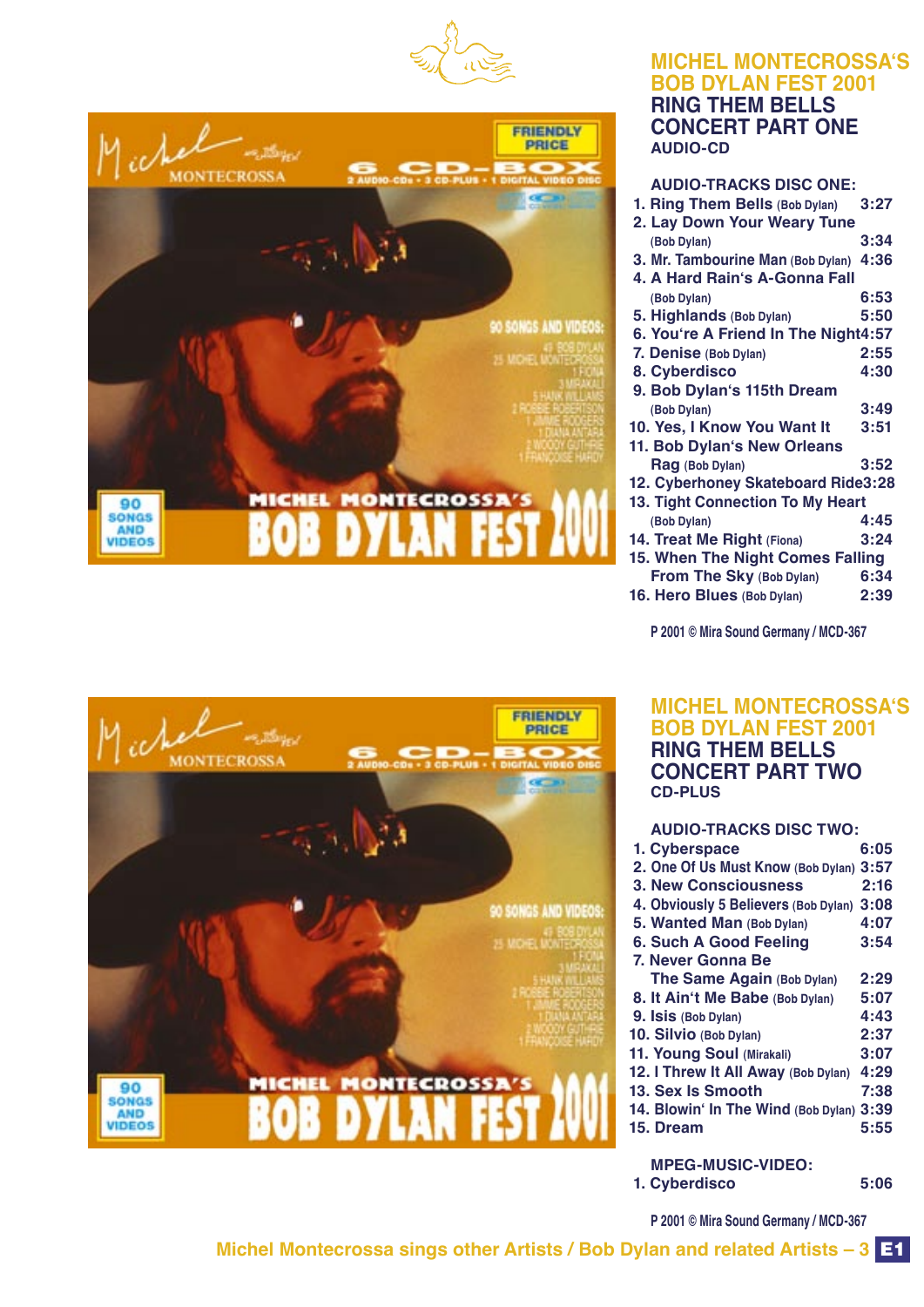



#### **MICHEL MONTECROSSAʻS BOB DYLAN FEST 2001 DIGNITY MOVIE NIGHT DIGITAL VIDEO DISC**

| <b>VIDEO-TRACKS DISC THREE:</b>       |      |
|---------------------------------------|------|
| 1. Dignity (Bob Dylan)                | 5:35 |
| 2. Things Have Changed                |      |
| (Bob Dylan)                           | 5:37 |
| 3. The Groom's Still Waiting          |      |
| <b>At The Altar (Bob Dylan)</b>       | 4:14 |
| 4. Like A Rolling Stone               |      |
| (Bob Dylan)                           | 5:50 |
| 5. Wanted Man (Bob Dylan)             | 4:07 |
| 6. Born In Time (Bob Dylan)           | 5:43 |
| 7. Quinn, The Eskimo (Bob Dylan) 3:49 |      |
| 8. Lay, Lady Lay (Bob Dylan)          | 3:47 |
| 9. Ring Them Bells (Bob Dylan)        | 3:09 |
| 10. Never Say Goodbye                 |      |
| (Bob Dylan)                           | 4:17 |
|                                       |      |

 **P 2001 © Mira Sound Germany / MCD-367**



#### **MICHEL MONTECROSSAʻS BOB DYLAN FEST 2001 COME BACK FOR MORE CONCERT PART ONE AUDIO-CD**

| <b>AUDIO-TRACKS DISC FOUR:</b>    |      |
|-----------------------------------|------|
| 1. Come Back For More             | 5:14 |
| 2. Shot Of Love (Bob Dylan)       | 3:50 |
| 3. East Laredo Blues (Bob Dylan)  | 3:16 |
| 4. Tree Of Life                   | 4:20 |
| 5. Shelter From The Storm         |      |
| (Bob Dylan)                       | 5:11 |
| 6. Double Action                  | 7:09 |
| 7. Visions Of Johanna (Bob Dylan) | 6:07 |
| 8. Plug In                        | 3:16 |
| 9. Dirt Road Blues (Bob Dylan)    | 5:01 |
| 10. Take Your Partner             |      |
| By The Hand (Robbie Robertson)    | 5:51 |
| 11. That's All Right, Mama        |      |
| (Bob Dylan)                       | 2:51 |
| 12. T For Texas (Jimmie Rodgers)  | 6:50 |
| 13. Rock Me And Chase Me          | 4:49 |
| 14. It Takes A Lot To Laugh,      |      |
| <b>It Takes A Train To Cry</b>    |      |
| (Bob Dylan)                       | 3:10 |

 **P 2001 © Mira Sound Germany / MCD-367**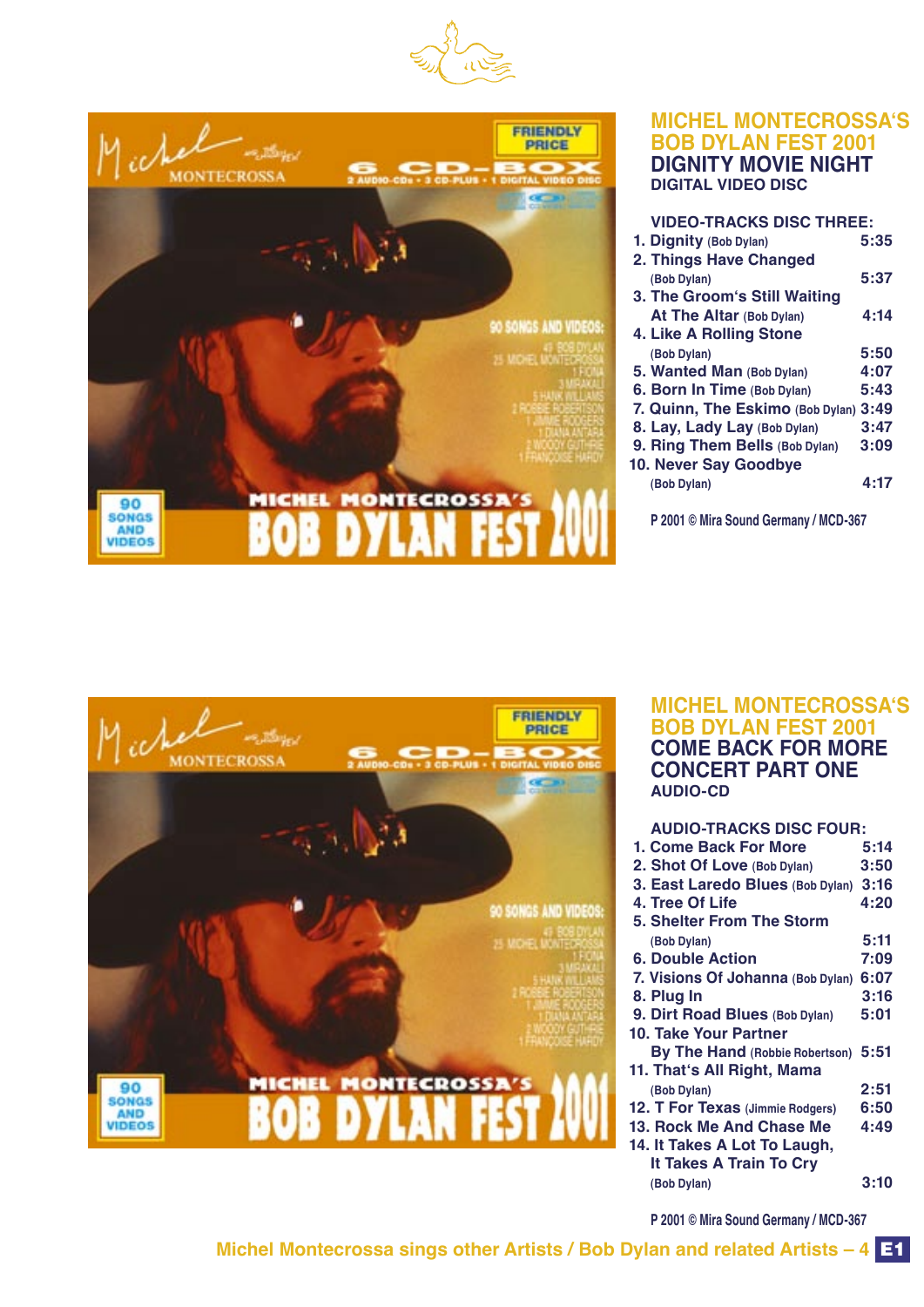





#### **MICHEL MONTECROSSAʻS BOB DYLAN FEST 2001 COME BACK FOR MORE CONCERT PART TWO CD-PLUS**

| <b>AUDIO-TRACKS DISC FIVE:</b>             |      |
|--------------------------------------------|------|
| 1. City Rock                               | 3:17 |
| 2. Cyberhero (Diana)                       | 3:17 |
| 3. Trouble Free Zone (Mirakali)            | 3:19 |
| 4. Love Sick (Bob Dylan)                   | 3:53 |
| 5. Hank's Lonely Tears                     | 4:54 |
| 6. I Can't Escape From You (Williams) 2:23 |      |
| 7. Standing In The Doorway                 |      |
| (Bob Dylan)                                | 6:07 |
| 8. I'll Never Go Back                      |      |
| (To The Girls That Lied)                   | 4:03 |
| 9. There's A Tear In My Beer               |      |
| (Hank Williams)                            | 1:54 |
| 10. I'm So Lonesome I Could Cry            |      |
| (Hank Williams)                            | 2:19 |
| 11. I Shall Be Released (Bob Dylan) 2:54   |      |
| 12. I Could Never Be                       |      |
| <b>Ashamed Of You (Hank Williams)2:41</b>  |      |
| 13. Michel's Samba                         | 8:24 |
| 14. Dreaming In Your Embrace               |      |
| (Mirakali)                                 | 3:26 |
| 15. Cybershe                               | 4:24 |
| 16. Every Grain Of Sand (Bob Dylan) 6:13   |      |
|                                            |      |
| <b>MPEG-VIDEO:</b>                         |      |
| 1. A Hard Rain's A-Gonna Fall              |      |
| (Bob Dylan)                                | 7:21 |
|                                            |      |
| P 2001 © Mira Sound Germany / MCD-367      |      |

#### **MICHEL MONTECROSSAʻS BOB DYLAN FES NEVER SAY GOODBYE CONCERT CD-PLUS**

| <b>AUDIO-TRACKS DISC SIX:</b>                      |      |
|----------------------------------------------------|------|
| 1. Never Say Goodbye (Bob Dylan)                   | 3:57 |
| 2. Good Old Raisins                                |      |
| <b>And Peanuts Song</b>                            | 3:15 |
| 3. Hey, Good Lookin <sup>7</sup> (H.Williams) 3:09 |      |
| <b>4. My Sweetest Woman</b>                        | 3:16 |
| 5. Wedding Song (Bob Dylan)                        | 3:42 |
| 6. Along In The Sun And The Rain                   |      |
| (Woody Guthrie)                                    | 3:24 |
| 7. Black Crow Blues (Bob Dylan)                    | 2:22 |
| 8. The Times They Are                              |      |
| A-Changing (Bob Dylan)                             | 2:56 |
| 9. A Long Ways To Travel (W.Guthrie) 3:06          |      |
| 10. Unbound (Robbie Robertson)                     | 4:43 |
| 11. I'll Remember You (Bob Dylan) 3:39             |      |
| 12. Knockin' On Heaven's Door                      |      |
| (Bob Dylan)                                        | 4:59 |
| 13. Truth Is Simple                                | 2:12 |
| 14. Mer (Françoise Hardy)                          | 2:15 |
| 15. Cyberthingies                                  | 4:24 |
| 16. Whisperin <sup>7</sup> Echo                    | 4:26 |
|                                                    |      |
| <b>MPEG-VIDEO:</b>                                 |      |

 **1. Wedding Song (Bob Dylan) 4:14**

**P 2001 © Mira Sound Germany / MCD-367**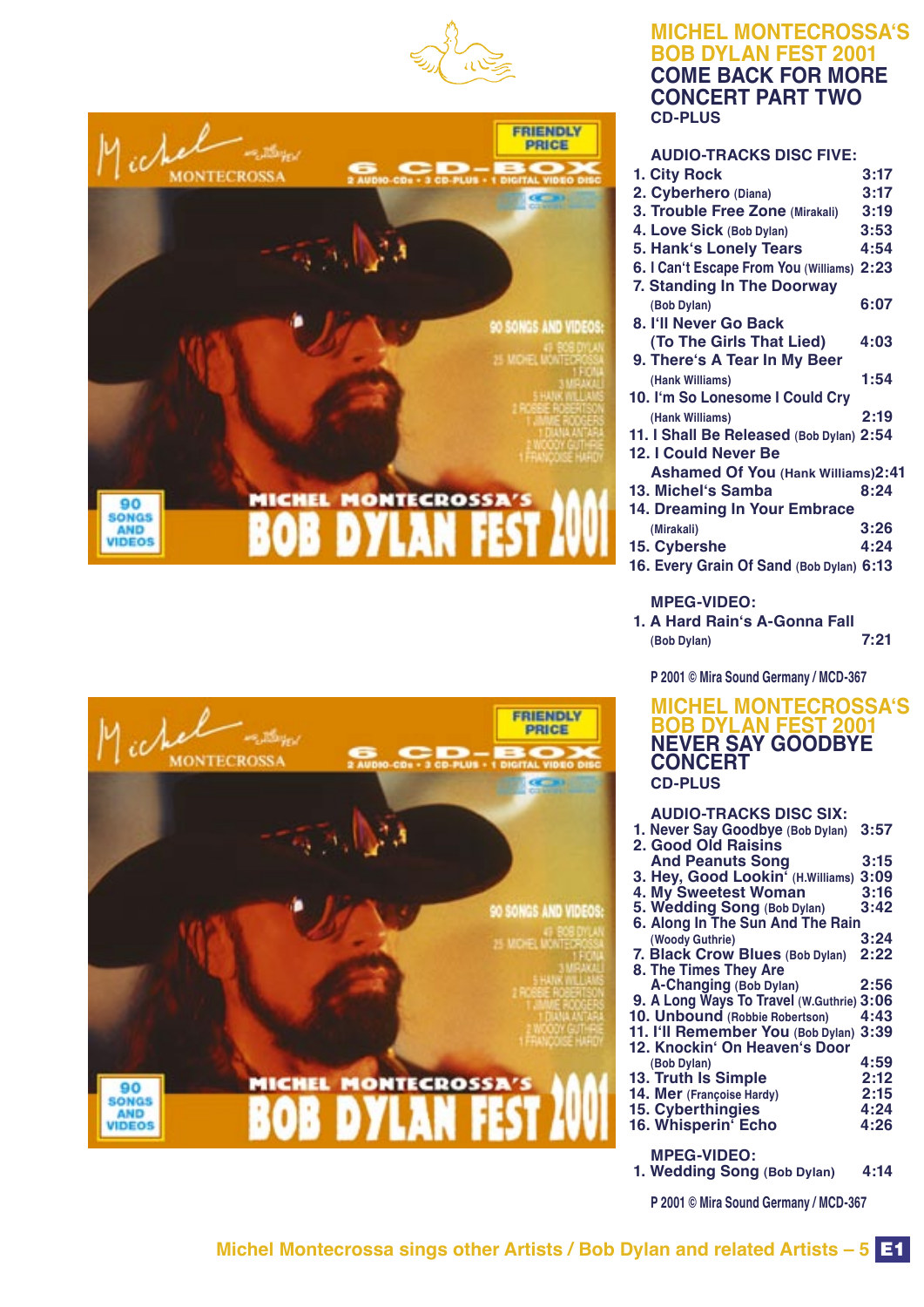



#### **HIGH WATER CD-PLUS**

| AUDIO-TRACKS:                               |      |
|---------------------------------------------|------|
| 1. High Water (For Charley Patton)          |      |
| (Bob Dylan)                                 | 3:59 |
| 2. When The Night Comes                     |      |
| <b>Falling From The Sky</b>                 |      |
| (Bob Dylan)                                 | 6:06 |
| 3. It Ain't Me, Babe (Bob Dylan)            | 4:53 |
| 4. Po' Boy (Bob Dylan)                      | 3:01 |
| 5. To Ramona (Bob Dylan)                    | 2:52 |
| 6. Moonlight (Bob Dylan)                    | 2:55 |
| 7. As If In Another World                   | 6:24 |
| 8. She Belongs To Me                        |      |
| (Bob Dylan)                                 | 5:29 |
| 9. From A Buick 6                           |      |
| (Early Version: Lunatic Princess Revisited) |      |
| (Bob Dylan)                                 | 4:54 |
| 10. Need A Woman (Bob Dylan)                | 5:28 |
| 11. Dignity (Bob Dylan)                     | 4:50 |
| 12. Sugar Baby (Bob Dylan)                  | 6:08 |
| 13. Girl Of The North Country               |      |
| (Bob Dylan)                                 | 4:00 |
| 14. Shadows On A                            |      |
| <b>Moonlit Street</b>                       | 4:41 |
|                                             |      |
| <b>MPEG-VIDEO:</b>                          |      |
| 1. Po' Boy (Bob Dylan)                      | 3:40 |
|                                             |      |

 **P 2002 © Mira Sound Germany / MCD-415**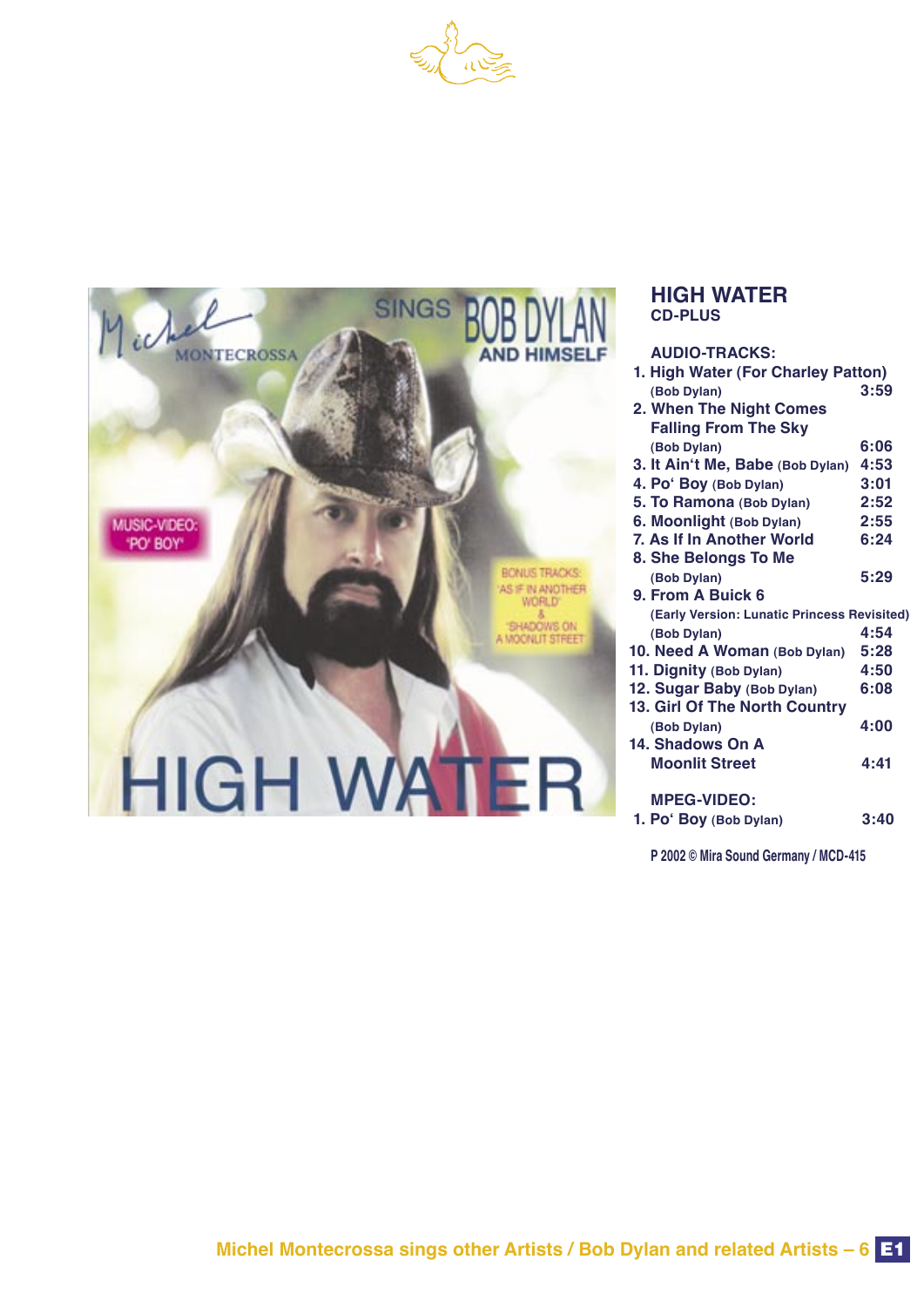



#### **FIELDMOUSE FROM NEBRASKA CD-PLUS**

#### **AUDIO-TRACKS:**

| 1. From A Buick 6                           |      |
|---------------------------------------------|------|
| (Early Version: Lunatic Princess Revisited) |      |
| (Bob Dylan)                                 | 5:04 |
| 2. Highway Pounder                          | 4:21 |
| 3. For Françoise Hardy At The               |      |
| Seine's Edge (Michel/Bob Dylan) 3:47        |      |
| 4. Je Suis Moi / It's Me (F.Hardy)          | 4:05 |
| 5. Fieldmouse From Nebraska                 |      |
| (Music: Michel/Lyrics:Bob Dylan)            | 3:50 |
| <b>6. Outlined Epitaph</b>                  |      |
| (Music: Michel/Lyrics:Bob Dylan)            | 2:31 |
| 7. North Of V.                              |      |
| (Music: Michel/Lyrics:Bob Dylan)            | 3:06 |
| 8. Some Other Kind Of Song                  | 2:48 |
| 9. Bowling Alley Blues                      |      |
| (Music: Michel/Lyrics:Bob Dylan)            | 4:31 |
| 10. God Is A Girl                           | 2:52 |
| <b>11. Switchboard Operator</b>             |      |
| (Music: Michel/Lyrics: Bob Dylan)           | 3:20 |
| 12. Sex Depends On Age                      | 2:52 |
| 13. Need A New Name                         |      |
| (Music: Michel/Lyrics:Bob Dylan)            | 3:38 |
| 14. Cyberman And Cybergirl                  | 4:49 |
| 15. Planet Kid                              | 2:46 |
| <b>16. Mirror Of Flowers</b>                |      |
| (Music: Michel/Lyrics: Bob Dylan)           | 4:01 |
| 17. A Long Ways To Travel                   |      |
| (Woody Guthrie)                             | 3:25 |
| 18. Cyberchant                              | 2:45 |
|                                             |      |

 **MPEG-VIDEO:**

| 1. The Groom Still Waiting      |      |
|---------------------------------|------|
| <b>At The Altar (Bob Dylan)</b> | 4:41 |

 **P 2001 © Mira Sound Germany / MCD-357**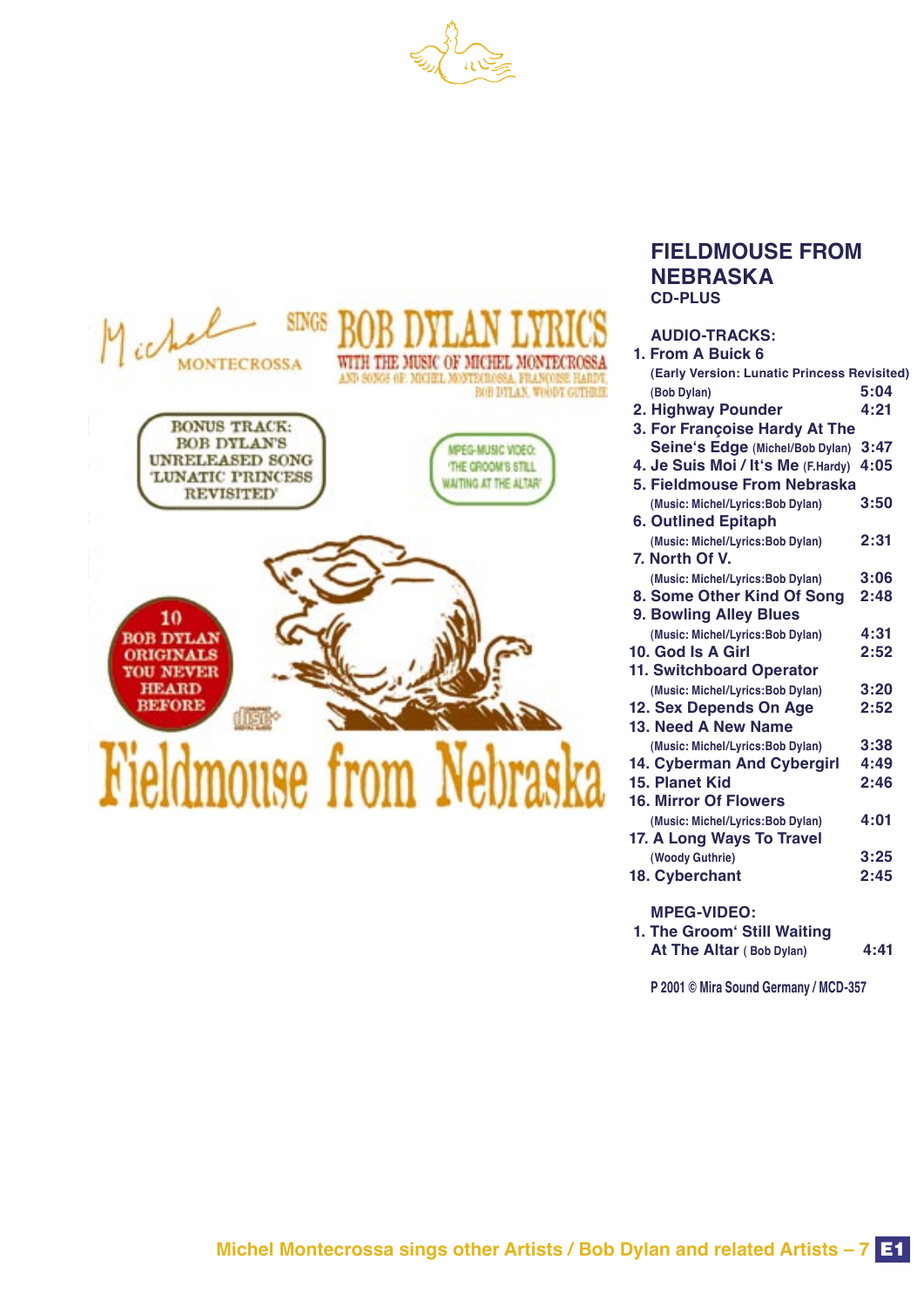



### **MICHEL MONTECROSSAʻS BOB DYLAN & MICHEL FEST 2002**

#### **SUMMER DAYS CONCERT DISC TWO AUDIO-CD**

#### **AUDIO-TRACKS DISC TWO:**

| 1. Find Your Own Way          | 3:21 |
|-------------------------------|------|
| 2. Lord Protect My Child      |      |
| (Bob Dylan)                   | 4:08 |
| 3. Summer Days (Bob Dylan)    | 4:55 |
| 4. Golden Loom (Bob Dylan)    | 5:02 |
| 5. Catfish (Bob Dylan)        | 3:33 |
| 6. Tell Me (Bob Dylan)        | 5:23 |
| 7. All I Really Want To Do    |      |
| (Bob Dylan)                   | 4:19 |
| 8. Santa-Fe (Bob Dylan)       | 3:16 |
| 9. She's Your Lover Now       |      |
| (Bob Dylan)                   | 6:56 |
| 10. We Are The Others         | 5:45 |
| 11. Foot Of Pride (Bob Dylan) | 6:46 |
| 12. Ye Shall Be Changed       |      |
| (Bob Dylan)                   | 4:26 |
| 13. You Changed My Life       |      |
| (Bob Dylan)                   | 6:12 |
| 14. Seven Days (Bob Dylan)    | 3:40 |
| <b>15. Road Rocker</b>        | 6:44 |
|                               |      |

 **P 2002 © Mira Sound Germany / MCD-421 /B**

#### **MICHEL MONTECROSSAʻS BOB DYLAN & MICHEL FEST 2002 SUMMER DAYS CONCERT DISC ONE AUDIO-CD**

| <b>AUDIO-TRACKS DISC ONE:</b>         |      |
|---------------------------------------|------|
| 1. Dusty Old Fairgrounds              |      |
| (Bob Dylan)                           | 5:27 |
| 2. He Was A Friend Of Mine            |      |
| (Bob Dylan)                           | 4:55 |
| 3. Standing On The Highway            |      |
| (Bob Dylan)                           | 4:48 |
| <b>4. Hard Times In New York Town</b> |      |
| (Bob Dylan)                           | 5:17 |
| 5. Only A Hobo (Bob Dylan)            | 3:50 |
| 6. Man On The Street (Bob Dylan)3:00  |      |
| 7. Walls Of Red Wing                  |      |
| (Bob Dylan)                           | 5:15 |
| 8. Let Me Die In My Footsteps         |      |
| (Bob Dylan)                           | 4:21 |
| 9. Rambling, Gambling Willie          |      |
| (Bob Dylan)                           | 4:59 |
| 10. Wait For The Light To Shine       |      |
| (Hank Williams)                       | 3:48 |
| 11. If You Gotta Go, Go Now           |      |
| (Bob Dylan)                           | 3:36 |
| 12. Farewell Angelina                 |      |
| (Bob Dylan)                           | 4:34 |
| 13. In The Middle Of An Ocean 4:02    |      |
| <b>14. Blind Willie McTell</b>        |      |
| (Bob Dylan)                           | 5:50 |
|                                       |      |
| <b>SPECIAL AUDIO TRACK:</b>           |      |

## **SPECIAL AUDIO TRACK:**

| 15. Waiting For You |      |
|---------------------|------|
| (Bob Dylan)         | 4:49 |

 **P 2002 © Mira Sound Germany / MCD-421 /A**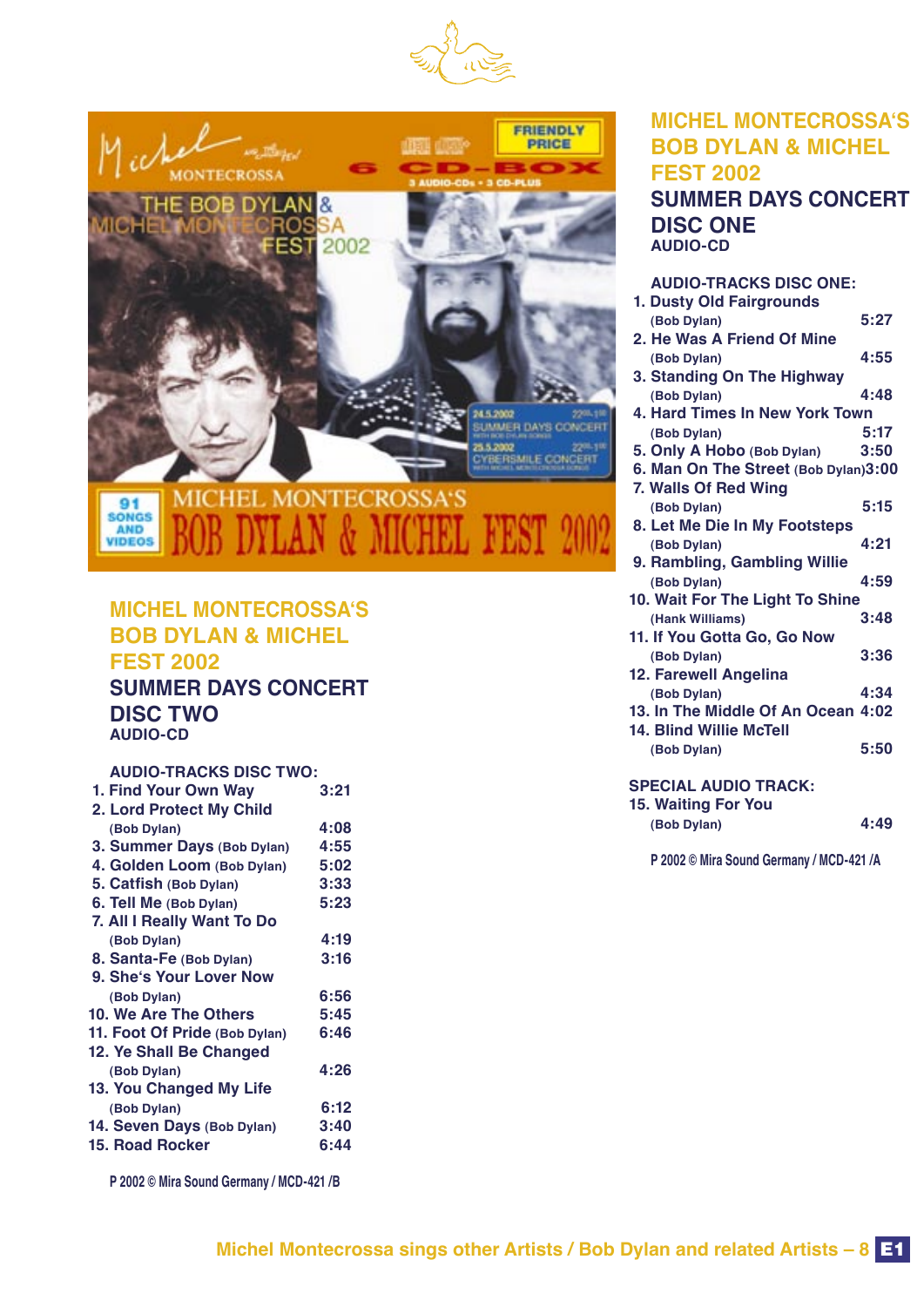



#### **MICHEL MONTECROSSAʻS BOB DYLAN & MICHEL FEST 2002 CYBERSMILE CONCERT DISC FOUR**

 **AUDIO-CD**

#### **AUDIO-TRACKS DISC FOUR:**

| 1. All Over You (Bob Dylan)           | 5:17 |
|---------------------------------------|------|
| 2. Nobody 'Cept You                   |      |
| (Bob Dylan)                           | 4:36 |
| 3. Baby, I'm In The Mood For You      |      |
| (Bob Dylan)                           | 3:05 |
| 4. Call Letter Blues (Bob Dylan) 8:28 |      |
| 5. Everything Is Broken               |      |
| (Bob Dylan)                           | 4:34 |
| 6. Cybersmile                         | 5:19 |
| <b>7. Celestial</b>                   | 5:16 |
| 8. The Dream Within                   |      |
| (from the movie: 'Final Fantasy')     | 4:45 |
| 9. Way Of Tomorrow                    | 4:45 |
| 10. Mahk Jchi -                       |      |
| <b>Heartbeat Drum Song</b>            |      |
| (Robbie Robertson)                    | 2:59 |
| 11. Soft Skin                         | 5:56 |
| 12. Oasis Of Love (Mirakali)          | 4:07 |
| 13. Cyberhello                        | 4:24 |
| 14. Deep In The Night                 |      |
| (Diana Antara)                        | 3:29 |
| 15. Freak Out                         | 3:08 |
| 16. Sexy, Young And Sweet             |      |
| (The Fabulous Sound Sisters)          | 3:12 |
|                                       |      |

#### **MICHEL MONTECROSSAʻS BOB DYLAN & MICHEL FEST 2002 SUMMER DAYS CONCERT DISC THREE AUDIO-CD**

#### **AUDIO-TRACKS DISC THREE: 1. Rocks And Gravel (Bob Dylan) 4:09 2. Chimes Of Freedom (Bob Dylan) 6:39 3. Sittin' At A Table 4. Spanish Harlem Incident (Bob Dylan) 2:41 5. Smog 6. Iʻll Keep It With Mine (Bob Dylan) 3:55 7. Floater (Too Muck To Ask) (Bob Dylan) 4:57 8. Red Cadillac And A Black Moustache (Thompson / May) 2:44 9. Wallflower (Bob Dylan) 10. Sittinʻ On Top Of The World (Traditional) 5:25 11. Honest With Me (Bob Dylan) 5:48 12. I Canʻt Get You Off Of My Mind (Hank Williams) 3:11 13. Mama, You Been On My Mind (Bob Dylan) 3:12 14. Various Girls 4:54<br>
<b>15. I Want You** (Bob Dylan) 4:50 **15. I Want You (Bob Dylan) 16. Golden Feather (Robbie Robertson) 5:10 17. Another Morn**<sup>4</sup>

 **P 2002 © Mira Sound Germany / MCD-421 /C**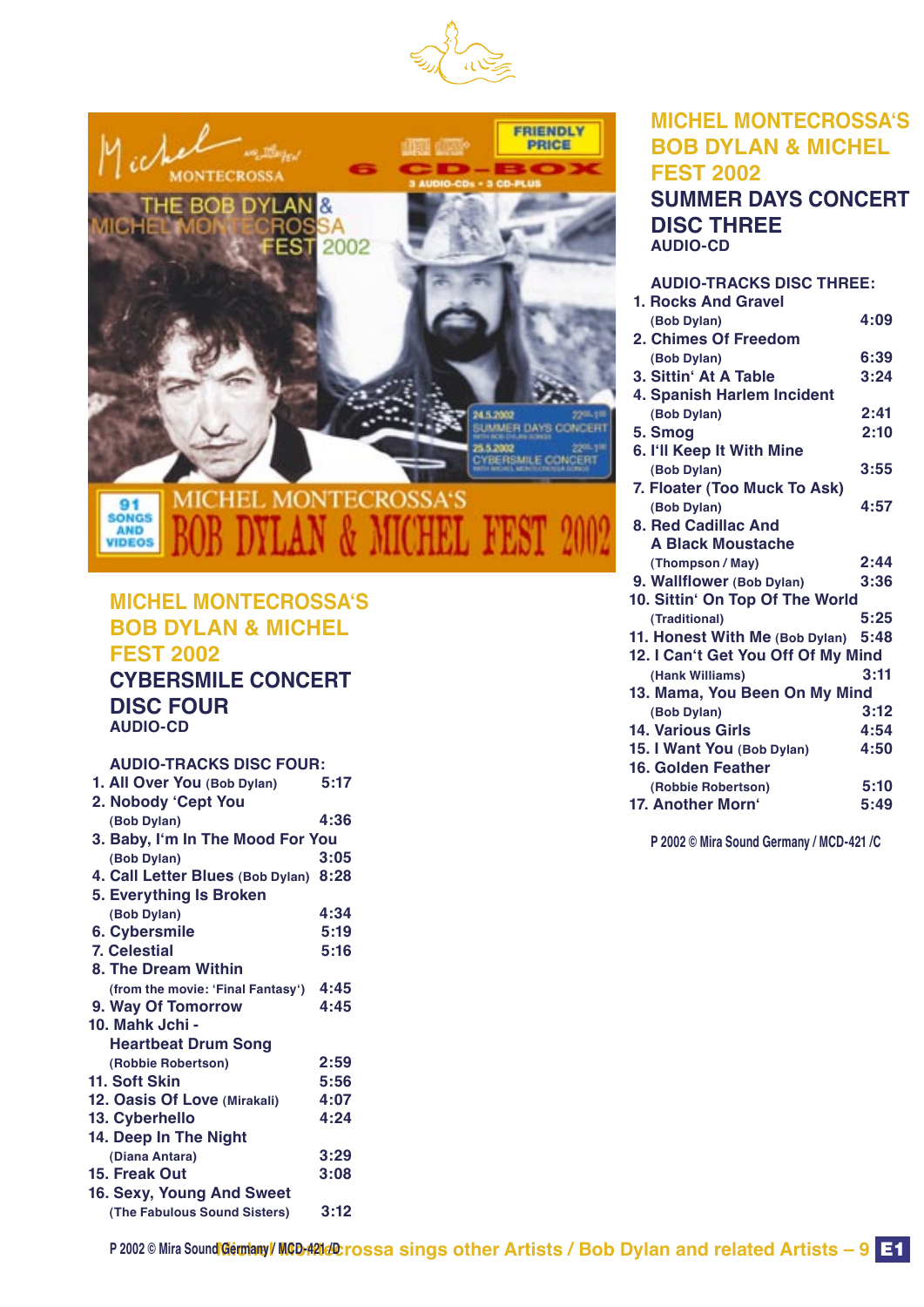



#### **MICHEL MONTECROSSAʻS BOB DYLAN & MICHEL FEST 2002 CYBERSMILE CONCERT DISC FIVE CD-PLUS**

#### **AUDIO-TRACKS DISC FIVE:**

| 1. Joystick                     | 7:19 |
|---------------------------------|------|
| 2. Letter Written In The Sand   | 3:22 |
| 3. The Dream Never Ends         | 4:14 |
| 4. You Turn Me On (Mirakali)    | 2:23 |
| 5. Feelin' Your Touch           |      |
| (Diana Antara)                  | 3:36 |
| 6. Cyberloud                    | 3:37 |
| 7. Happy Sex (Mirakali)         | 3:12 |
| 8. Cyberstorm                   | 4:37 |
| 9. Rockin' Dream (Diana Antara) | 3:38 |
| 10. Cyberpunk                   | 6:46 |
| 11. Cybervalhalla               | 4:42 |
| <b>12. Romantic Barbarians</b>  | 5:50 |
| 13. Met You In Paradise         | 9:45 |
|                                 |      |

#### **MPEG-VIDEO:**

 **1. Call Letter Blues (Bob Dylan) 9:00**

 **P 2002 © Mira Sound Germany / MCD-421 /E**

#### **MICHEL MONTECROSSAʻS BOB DYLAN & MICHEL FEST 2002**

 **CYBERSMILE CONCERT DISC SIX CD-PLUS**

| <b>AUDIO-TRACKS DISC SIX:</b>        |       |
|--------------------------------------|-------|
| 1. Photonic Rock                     | 2:59  |
| 2. Splash The President              | 3:34  |
| 3. Photonic Wazoo                    | 2:08  |
| 4. Orgasm City                       | 5:41  |
| 5. Photonic                          | 3:59  |
| 6. I'm All Right When She Tries 4:10 |       |
| 7. Angel Rocker                      | 6:40  |
| 8. Starhorizon                       | 4:22  |
| 9. What You Wanna Do,                |       |
| Do It Now                            | 5:07  |
| 10. Dalì Rocker                      | 4:41  |
| 11. Can't Believe It                 | 6:05  |
| <b>12. Deepest Love</b>              | 4:44  |
| <b>13. Forever Love</b>              | 10:45 |
| <b>MPEG-VIDEO:</b>                   |       |

#### **1. Dalì Rocker 5:12**

 **P 2002 © Mira Sound Germany / MCD-421 /F**